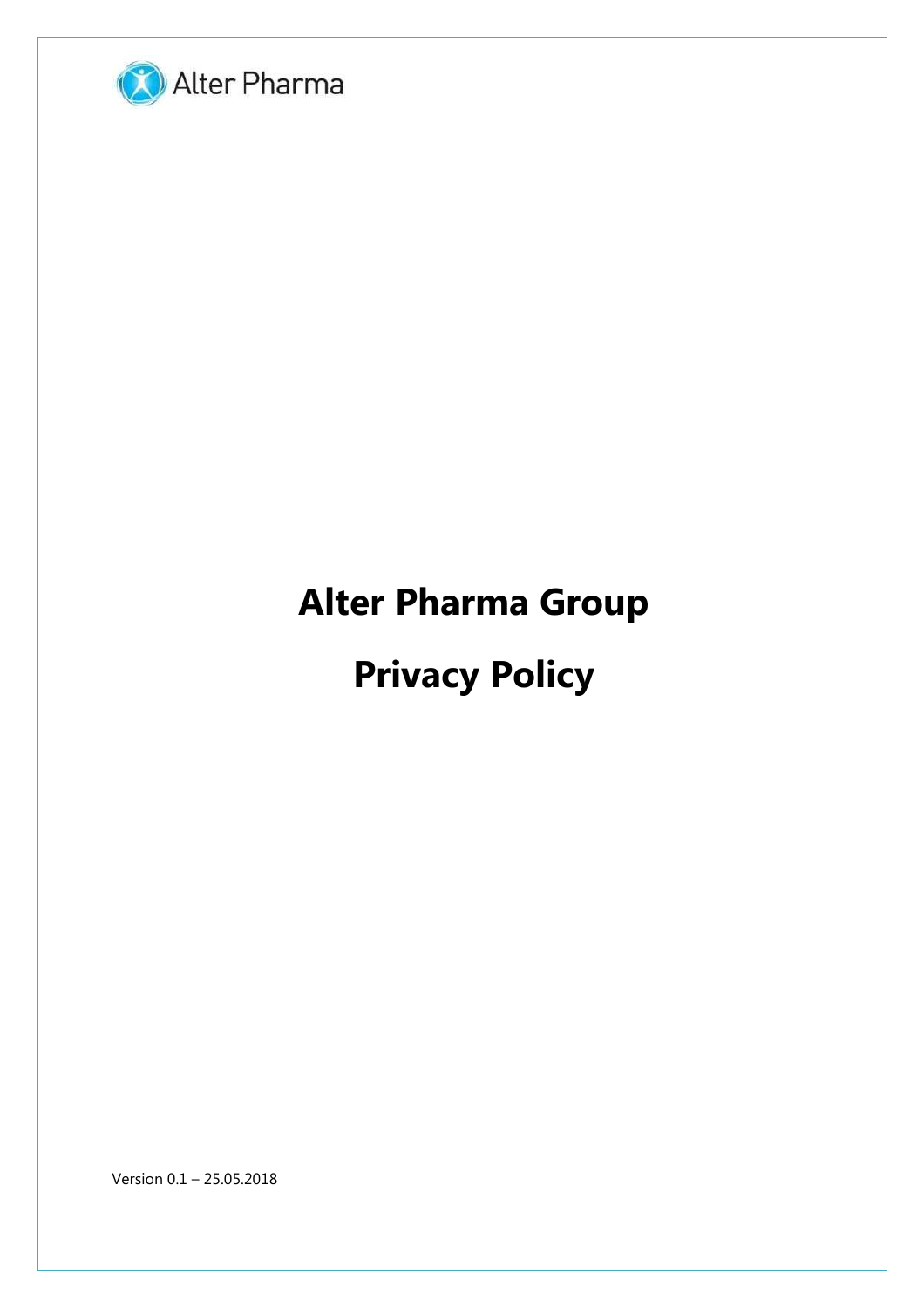

# **1. Privacy Policy**

Effective: 25.05.2018

Alter Pharma Group NV as data controller, is responsible for the processing of some of your personal information, a.o. through the Alter Pharma Group website. In this Privacy Policy, "Alter Pharma", "we" or "us" refers to such Alter Pharma Group NV.

This Privacy Policy describes the ways in which we collect, hold and use information about employees, Alter Pharma business partners and individuals who visit this website ("Personal information").

We invite you to carefully read this Privacy Policy, which sets out in which context we are processing your personal information and explains your rights and our obligations when doing so.

Please note that we may periodically change, modify, add, remove or otherwise update this privacy policy from time to time by posting a new privacy policy on the website and the Alter Pharma Group intranet.

# **2. Overview**

1

- During the course of normal business operations, Alter Pharma collects personal information about its employees and third parties, including but not limited to business partners, vendors, resellers and customers. Alter Pharma may also receive unsolicited documents or materials that contain personal information (e.g. cv's, emails, etc.). We may collect and use personal information to provide you with products or services, to bill you for products and services you request, to market products and services which we think may be of interest to you, or to communicate with you for other purposes which are evident from the circumstances or about which we inform you when we collect personal information from you.
- Operating with integrity implies continuous respect for personal information relating to our employees, consultants, agents and other third parties with whom we do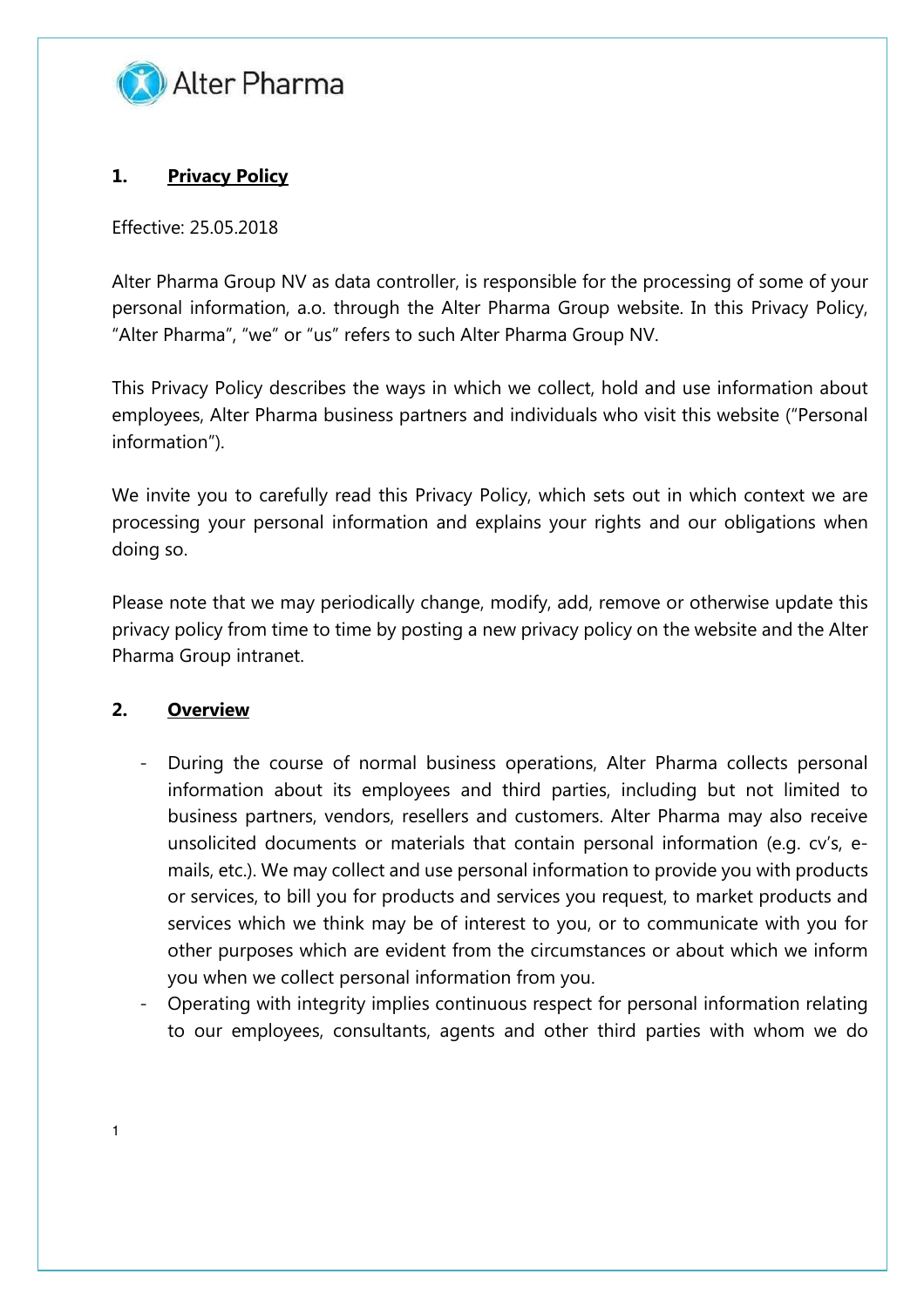

business, including customers, business partners, vendors and resellers. The protection of the privacy of personal information is an important commitment. Personal information must not be gathered excessively, used improperly or handled carelessly. Alter Pharma expects all employees, (as well as those acting on our behalf including but not limited to non-employee workers, outsourced personnel/contractors and any other individuals conducting business on behalf of or under the direction of Alter Pharma) to adhere to this Policy and to ensure that appropriate privacy and security restrictions are in place when personal information is collected, stored and transferred.

- The purpose of this Privacy Policy is to promote compliance with these objectives and with the various privacy and data protection principles of the applicable data protection legislation. This Privacy Policy also provides our employees and the general public – including actual and potential customers, government regulators, business partners, vendors, resellers, consultants, agents and other third parties with whom we do business - a statement of our commitment to the principles of data privacy and data protection.
- The consequences of violating privacy laws can be serious. Violations can harm Alter Pharma's brand and reputation, can subject Alter Pharma to class action and other litigation, and can subject the company and individuals to criminal penalties and imprisonment.
- For Alter Pharma employees, failure to follow this Privacy Policy may result in disciplinary action, up to and including dismissal.

# 3. **What Type Of Information Do We Process And The Reasons Why**

Throughout our business and internal operations, Alter Pharma obtains, gathers and maintains a variety of "personal information," including "sensitive personal information," about its employees and third parties, including business partners, vendors, resellers and customers.

# *3.1 Alter Pharma Employees and Contractors*

This section relates to the collection and use of personal and sensitive personal information collected regarding employees and contractors having a long-term relationship with Alter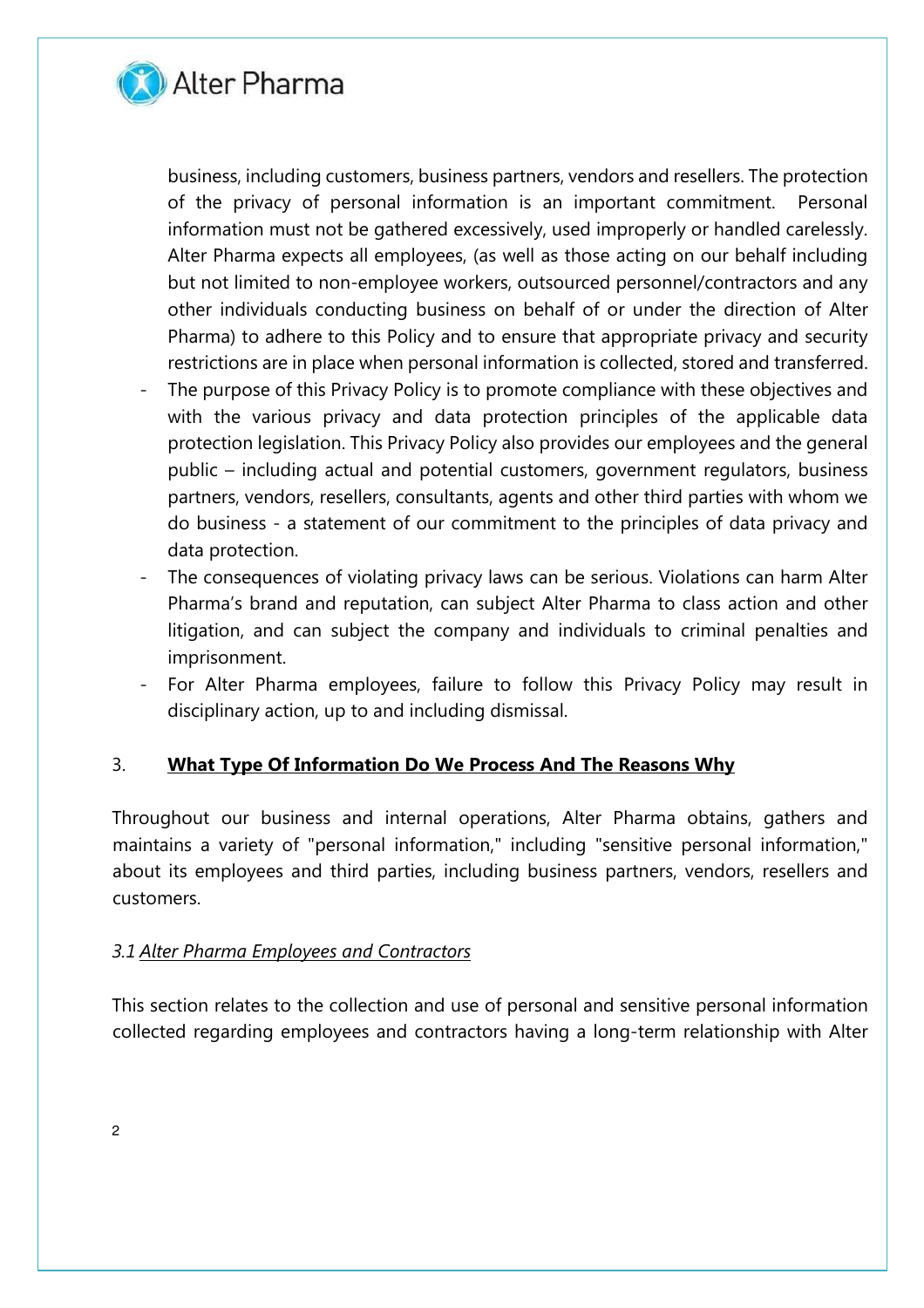

Pharma, and is completed by the consent forms submitted to such employees and contractors.

# *a. Personal Information*

For purposes of this Policy, "personal information" includes any information that identifies, relates to, describes, or is capable of being associated with, an identified or identifiable natural person. Such personal information includes, but is not limited to, an individual's:

- name
- signature
- image (e.g., a photograph)
- employee personnel number
- address
- telephone number
- passport number
- driver's license or state identification card number
- insurance policy number
- education information
- employment information
- website "user id"
- passwords
- general health information
- date of birth

Employees who collect and use personal information must be certain to provide appropriate notice of the intent to collect and use.

#### *b. Sensitive Personal Information*

Certain personal information that is collected about individuals is considered particularly sensitive and is subject to heightened protection. For purposes of this Policy, "sensitive personal information" includes but is not limited to personal information pertaining to an individual's: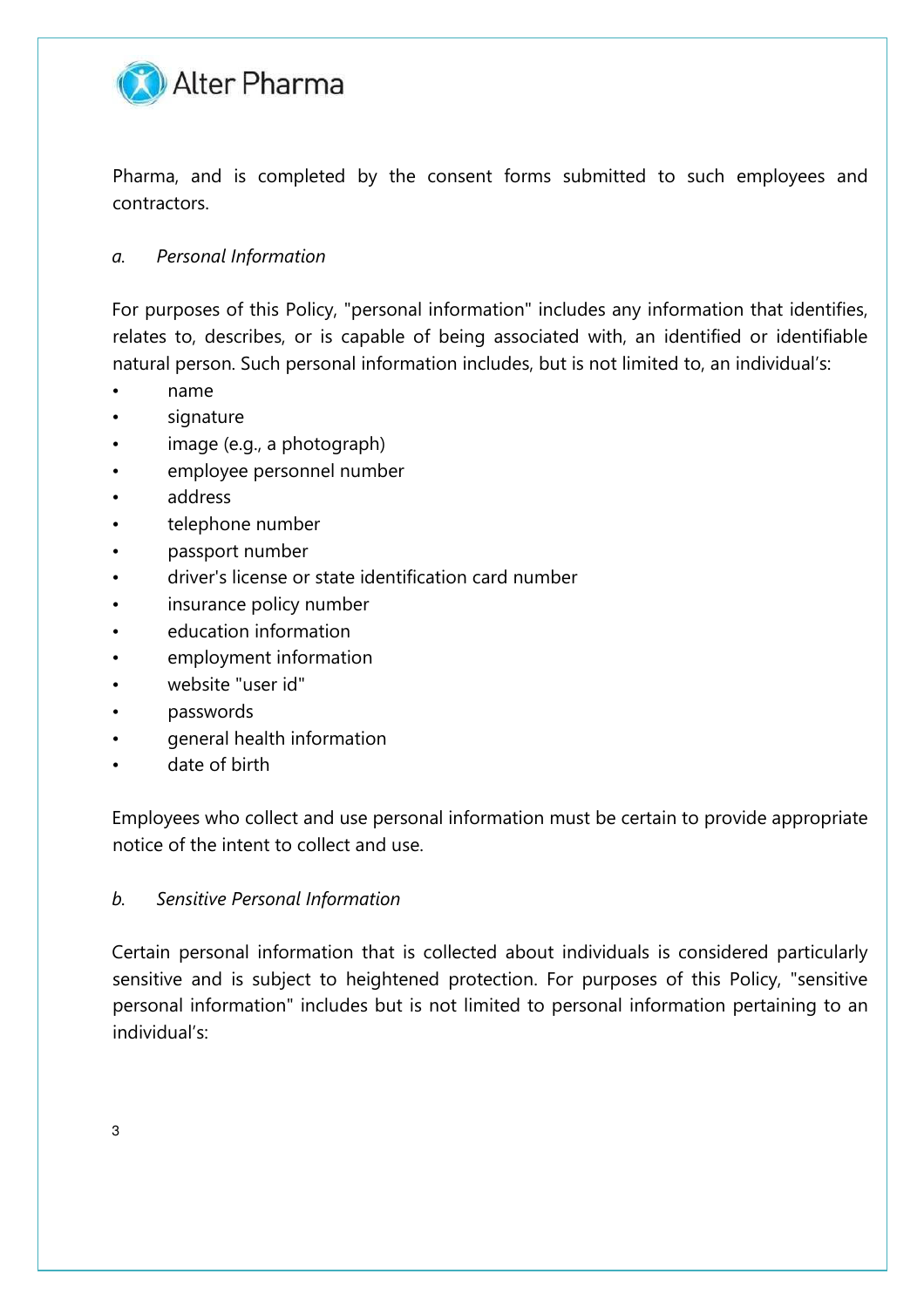

- racial or ethnic origin
- marital status
- physical characteristics or description
- political opinions
- religious or philosophical beliefs
- trade union membership
- social security, tax or other similar identification numbers issued by governmental agencies
- personal financial information including but not limited to bank account numbers, credit card numbers or debit card numbers
- medical data or other information related to an individual's health
- criminal record
- sexual orientation or affectional preference.

Special care must be taken regarding the use of social security, tax and other similar identification numbers issued by governmental agencies. These must not be posted publicly, printed on access cards, transmitted over unsecured Internet connections, used as a password or personal identification number, or printed on materials to be sent by mail unless use of the number is required. Employees, particularly in Human Resources, Information Technology and Information Security, Law and Finance who are routinely exposed to sensitive personal information must be especially vigilant and demonstrate proper discretion.

# *3.2 Other Persons than Alter Pharma Employees (and/or Contractors)*

The protections in this Policy regarding the collection and use of personal and sensitive personal information apply not only to information about employees, but also to personal and sensitive personal information collected regarding customers, vendors, business partners, resellers and other non-employee third parties.

#### *a. Personal Information*

Alter Pharma collects personal information only where the information is reasonably related to the conduct of its business. Alter Pharma provides notice about the purposes for which it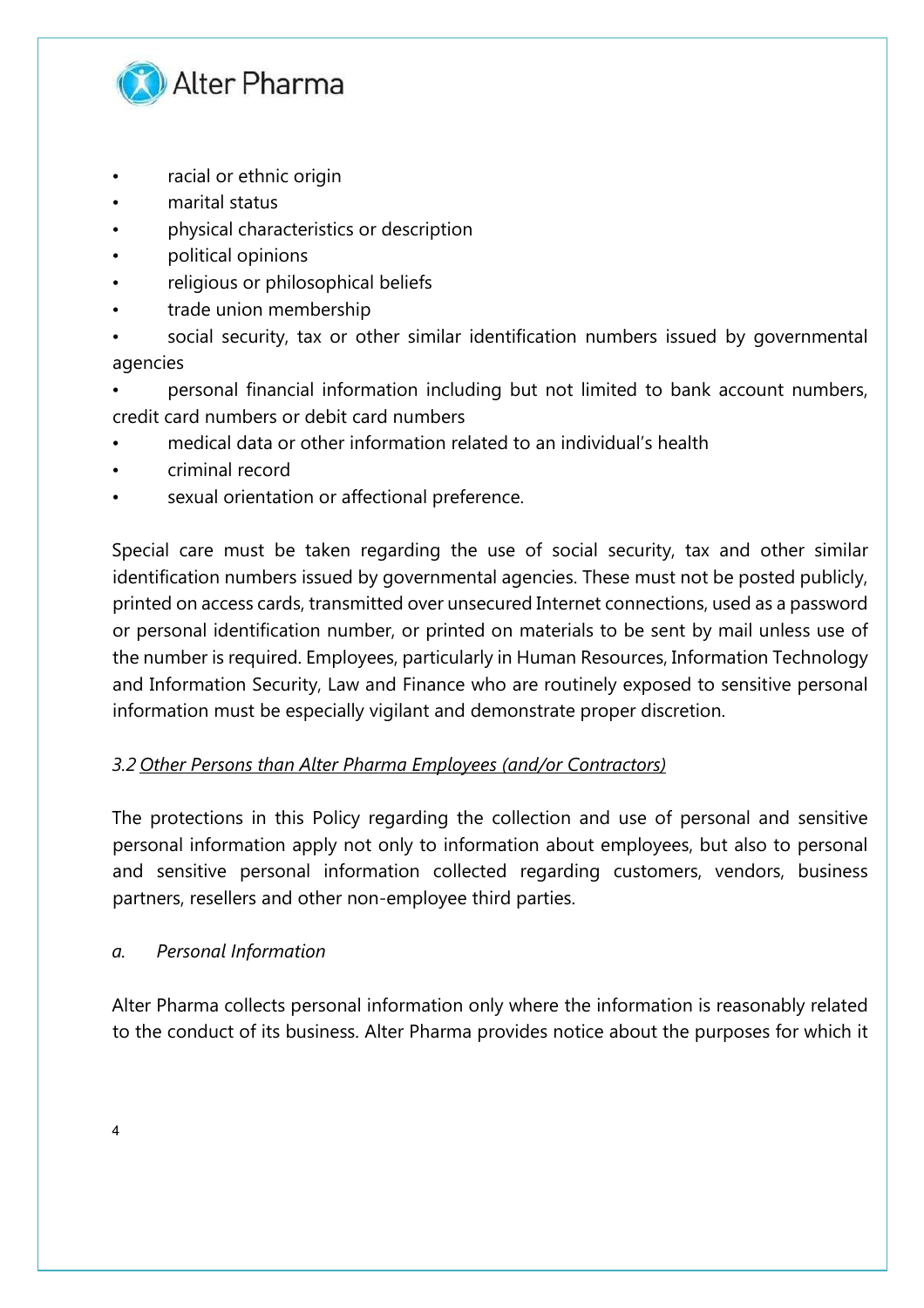

collects and uses this information, and may provide the opportunity to "opt-in" or "opt-out" of certain collections and uses (as may be required by applicable or local law). Alter Pharma is committed to limiting the use of personal information to only those purposes for which the data was originally collected, or as subsequently authorized by consent of the individual to whom the information relates, or as permitted by law. Such consent may be obtained either explicitly where "opt-in" is required under local law, or implicitly, by providing a reasonable way to "opt-out" of further use of the information.

# *b. Sensitive Personal Information*

As a general matter, Alter Pharma does not collect or use sensitive personal information unless there is a compelling business need to do so and the person to whom it relates has provided explicit, affirmative consent. Exceptions to this rule may exist where permitted by law, but advice must first be obtained from Alter Pharma Legal Department prior to any such collection.

# *3.3 Sharing Information*

As a general rule, Alter Pharma does not sell, rent, or lease personal information. All employees have a responsibility to exercise due care when sharing with others (as permitted by law and within the limitations described below) the personal information to which they have access, regardless of whether that information relates to employees or third parties. In addition, employees must exercise special care when dealing with sensitive personal information.

# *a. Sharing of Personal Information*

- Within Alter Pharma. Personal information may be shared only among employees within Alter Pharma who have a legitimate business "need to know" for the purposes of internal administration and operations or for other reasonable and valid business purposes referred to in this Policy. Personal information may also be processed and transferred within Alter Pharma when necessary in connection with contractual commitments or for social events or purposes.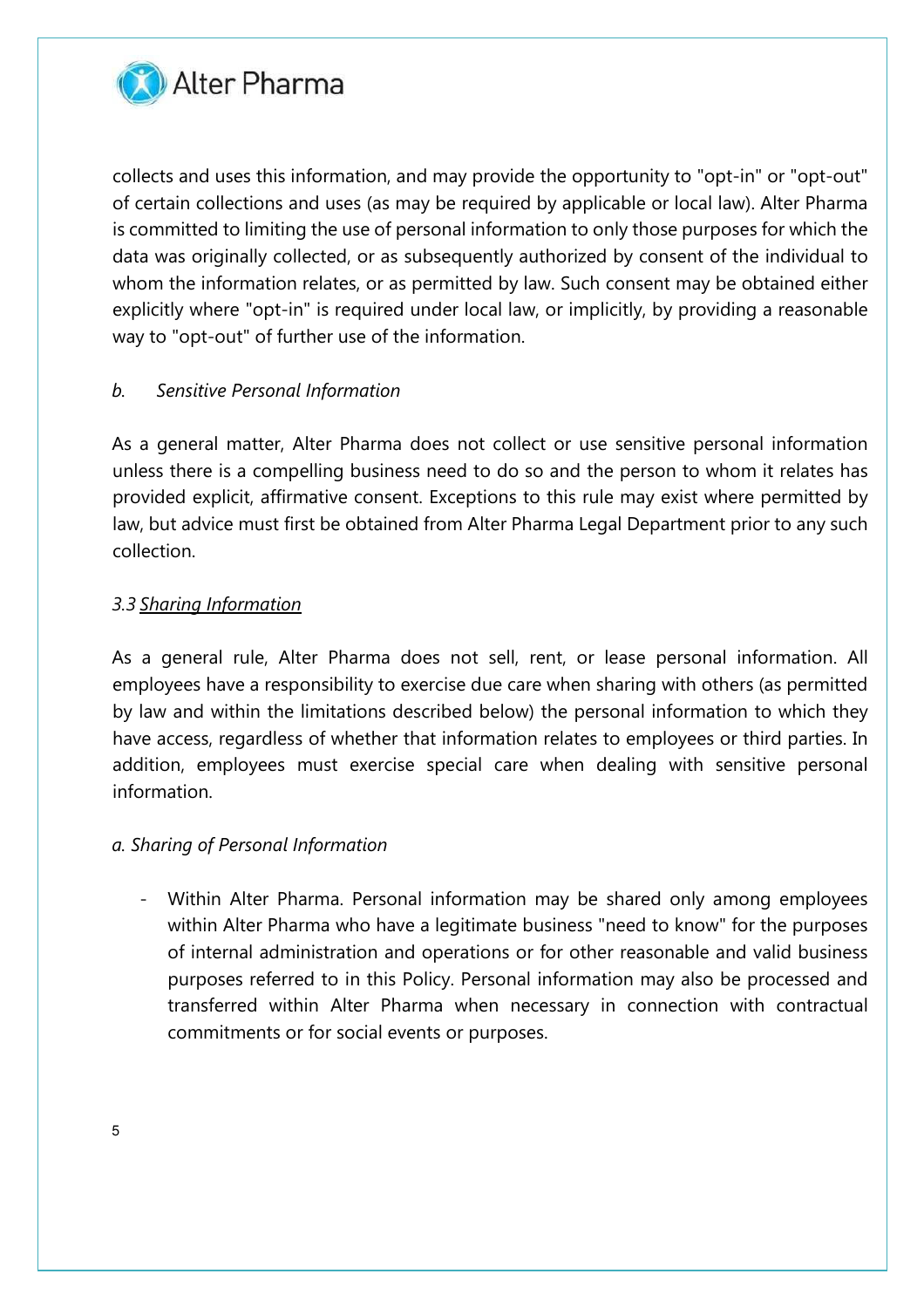

- With Third Parties. From time to time, Alter Pharma uses third parties to provide services on its behalf, such as for marketing or administrative purposes. Alter Pharma shares personal information with these third parties as necessary to provide those services (e.g., payroll and health insurance) or for other legitimate purposes. In these cases, the third parties are not permitted to use personal information for any purposes other than those for which they are specifically authorized. Contracts with these third parties should contain appropriate legal provisions requiring the third-party service provider to maintain the confidentiality and security of personal information and prohibiting them from using the information for any other purpose. Alter Pharma employees responsible for overseeing a contract with a third party who may have access to personal information should contact the Alter Pharma Legal Department for assistance.
- International Sharing. Alter Pharma operates across international boundaries and may transfer personal information across these borders via its computer and telephone systems and in paper documents in order to meet its business and legal needs and requirements. Even intra-company transfers of personal information may result in the transfer of data between countries that have differing legal requirements for privacy protection, such as when personal information is transferred from the EU to the US.
- For the transfer of personal information collected or processed in the EU to third parties, Alter Pharma seeks to ensure that any EU entity receiving data provides protections that are equivalent to those deemed "adequate" by the EU. If you have any questions regarding the proper protections that are required, you should consult the Alter Pharma Legal Department for assistance.

#### *b. Sharing of Sensitive Personal Information*

As a general rule, Alter Pharma does not share sensitive personal information with anyone within or across national boundaries without the explicit, affirmative consent of the person to whom it relates. Exceptions to this rule may exist as permitted by law or for internal administration and operations or for other reasonable and valid business purposes referred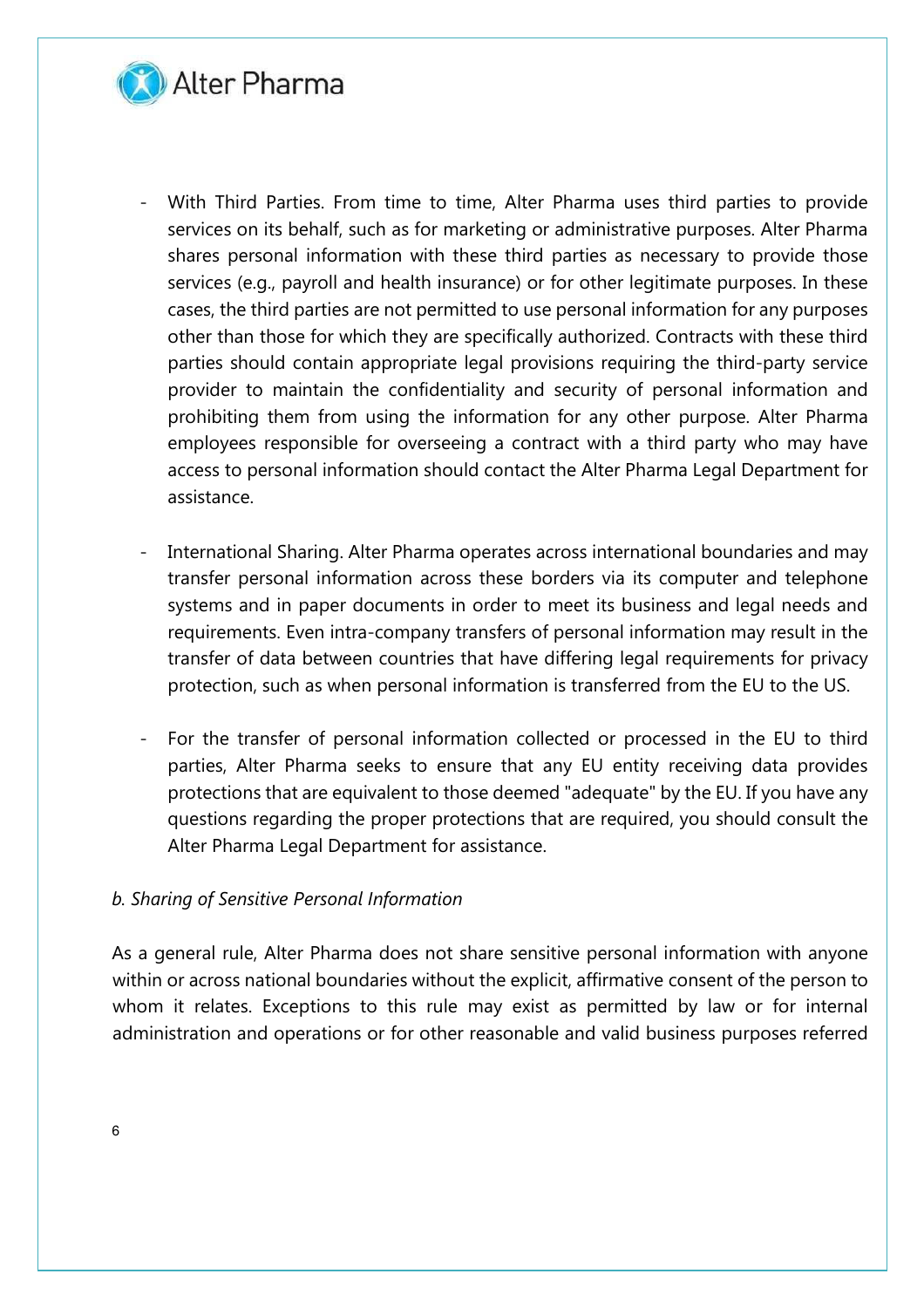

to in this Policy (e.g., Human Resources administration), but Alter Pharma expects personnel to obtain advice from the Alter Pharma Legal Department before sharing such information.

# *c. Special Sharing Rules*

Notwithstanding the above restrictions on sharing, personal information and sensitive personal information may be transferred and used in whatever ways are necessary to protect the vital interests of Alter Pharma, its employees, its customers or the public. In particular, Alter Pharma may use or disclose this information if required or permitted to do so by law, such as to investigate, protect and defend its legal rights, to adhere to Alter Pharma legal obligations, or to comply with legal process. Alter Pharma may also provide this information to third parties in connection with actual or contemplated mergers, bankruptcy, acquisitions, or other corporate transactions. In general, and where possible, Alter Pharma will seek to balance the privacy concerns of the individuals and the requirements of the requesting party.

# 4. **Personnel Monitoring**

In order to protect our physical security, Alter Pharma may engage in the electronic monitoring of personnel activities and our facilities where permissible by law, and upon appropriate notification.

# 5. **Information Security and Data Integrity**

Information security is an integral component of Alter Pharma's data protection obligations. Alter Pharma implements, maintains and updates adequate and reasonable security procedures and practices, as required in order to protect personal and other confidential and/or proprietary information.

Alter Pharma expects that employees responsible for collecting, storing and transferring personal information will take all necessary and appropriate precautions to:

restrict access to personal information to only those employees and specific thirdparty service providers who have a legitimate "need to know" in order to conduct Alter Pharma business;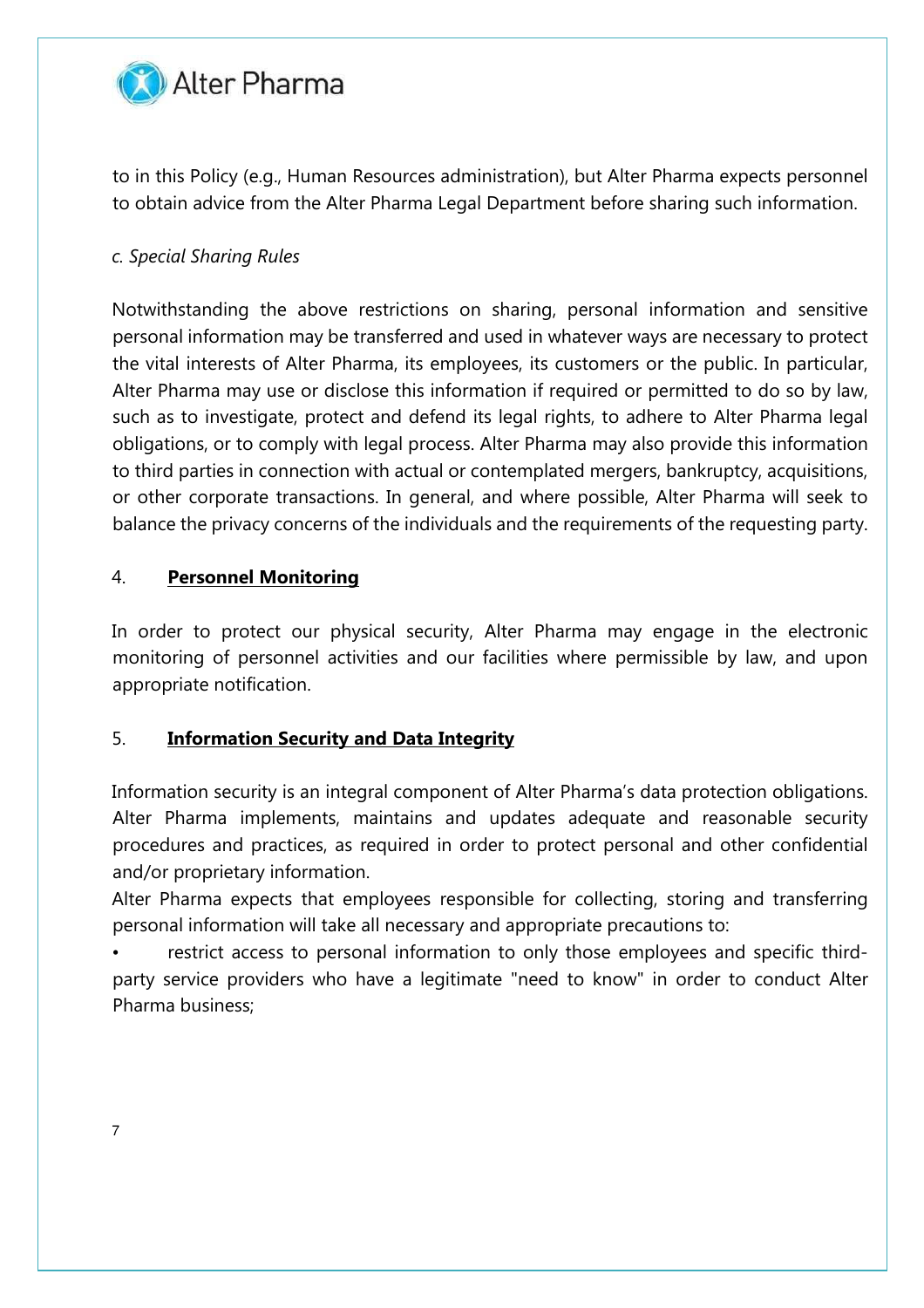

• utilize encryption and/or password protections (at a minimum) when transmitting personal information electronically;

• prevent unauthorized access, destruction, use, modification, or disclosure of personal information; and

• maintain physical, electronic, and procedural safeguards in compliance with national, federal, state and local regulations to protect the personal information.

Alter Pharma requires employees to take reasonable steps to destroy, or arrange for the destruction of, personal information within our custody or control, when retention is no longer required. Acceptable methods of destruction include (1) shredding, (2) erasing, or (3) otherwise modifying the personal information in those records to make it unreadable or undecipherable through any means. Employees should take strides to ensure that redundant or duplicate personal information is identified and destroyed.

You should notify the Alter Pharma HR Department immediately if any personal information is lost, compromised or stolen, or its integrity is otherwise impaired. The Alter Pharma HR Department can be reached at *hr@alterpharma.be*.

# 6. **Legal basis for processing personal information**

If you are a visitor from the European Economic Area, our legal basis for collecting and using the personal information described above will depend on the personal information concerned and the specific context in which we collect it.

However, we will normally collect personal information from you only where we have your consent to do so, where we need the personal information to perform a contract with you, or where the processing is in our legitimate interests and not overridden by your data protection interests or fundamental rights and freedoms. In some cases, we may also have a legal obligation to collect personal information from you or may otherwise need the personal information to protect your vital interests or those of another person.

If we ask you to provide personal information to comply with a legal requirement or to perform a contract with you, we will make this clear at the relevant time and advise you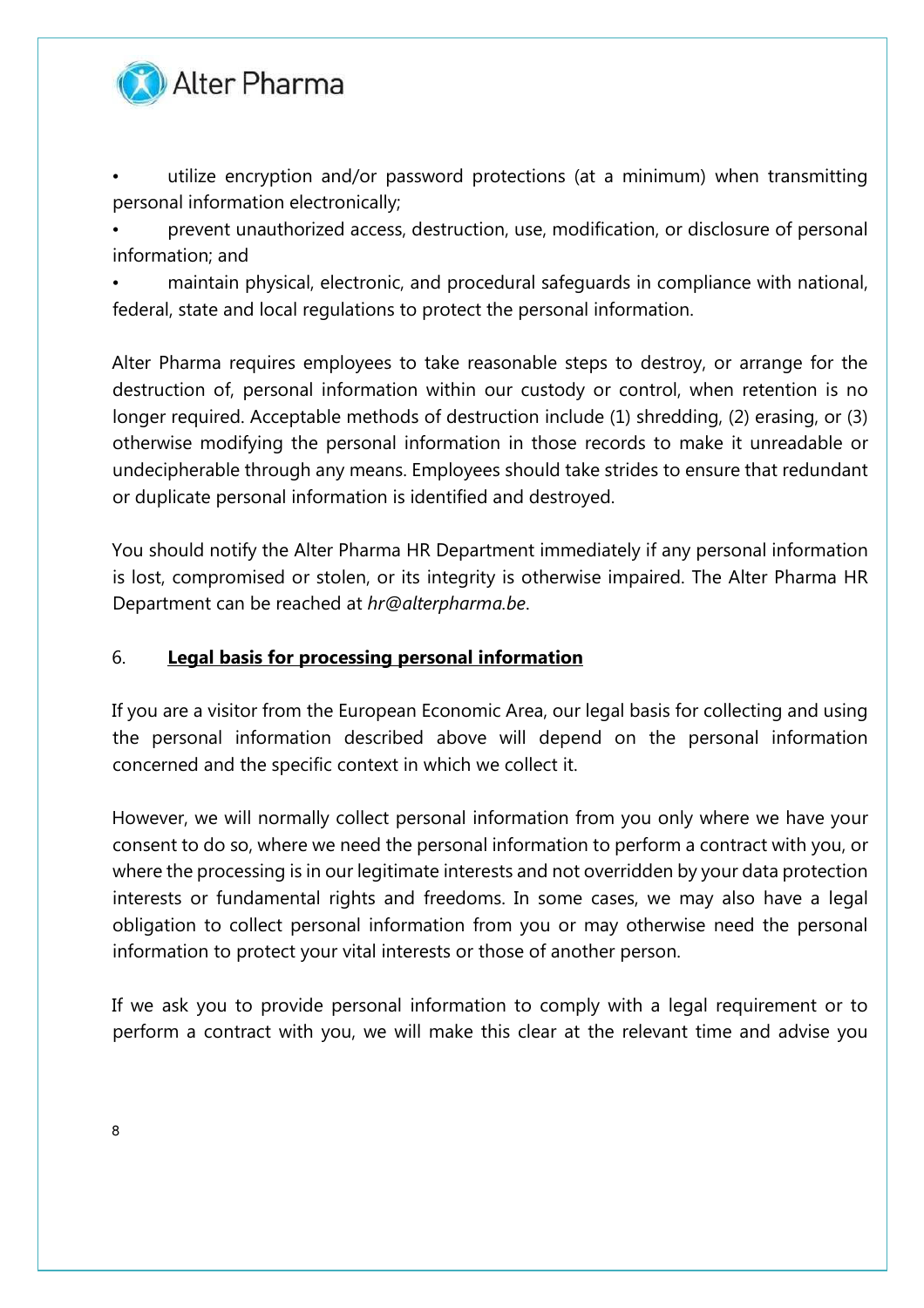

whether the provision of your personal information is mandatory or not (as well as of the possible consequences if you do not provide your personal information).

Similarly, if we collect and use your personal information in reliance on our legitimate interests (or those of any third party), we will make clear to you at the relevant time what those legitimate interests are.

If you have questions about or need further information concerning the legal basis on which we collect and use your personal information, please contact us using the contact details provided under the "How to contact us" heading below.

# 7. **Cookies and similar tracking technology**

We may use cookies and similar tracking technology (collectively, "Cookies") to collect and use personal information about you (including to serve interest-based advertising). For further information about the types of Cookies we use, why, and how you can control Cookies, please see the Cookie Notice on the relevant website (if applicable).

# 8. **How does Alter Pharma keep my personal information secure?**

We use appropriate technical and organizational measures to protect the personal information that we collect and process about you. The measures we use are designed to provide a level of security appropriate to the risk of processing your personal information. Specific measures we use include encrypting your personal information in transit and at rest.

# - *International data transfers*

Your personal information may be transferred to, and processed in, countries other than the country in which you are resident. These countries may have data protection laws that are different to the laws of your country (and, in some cases, may not be as protective).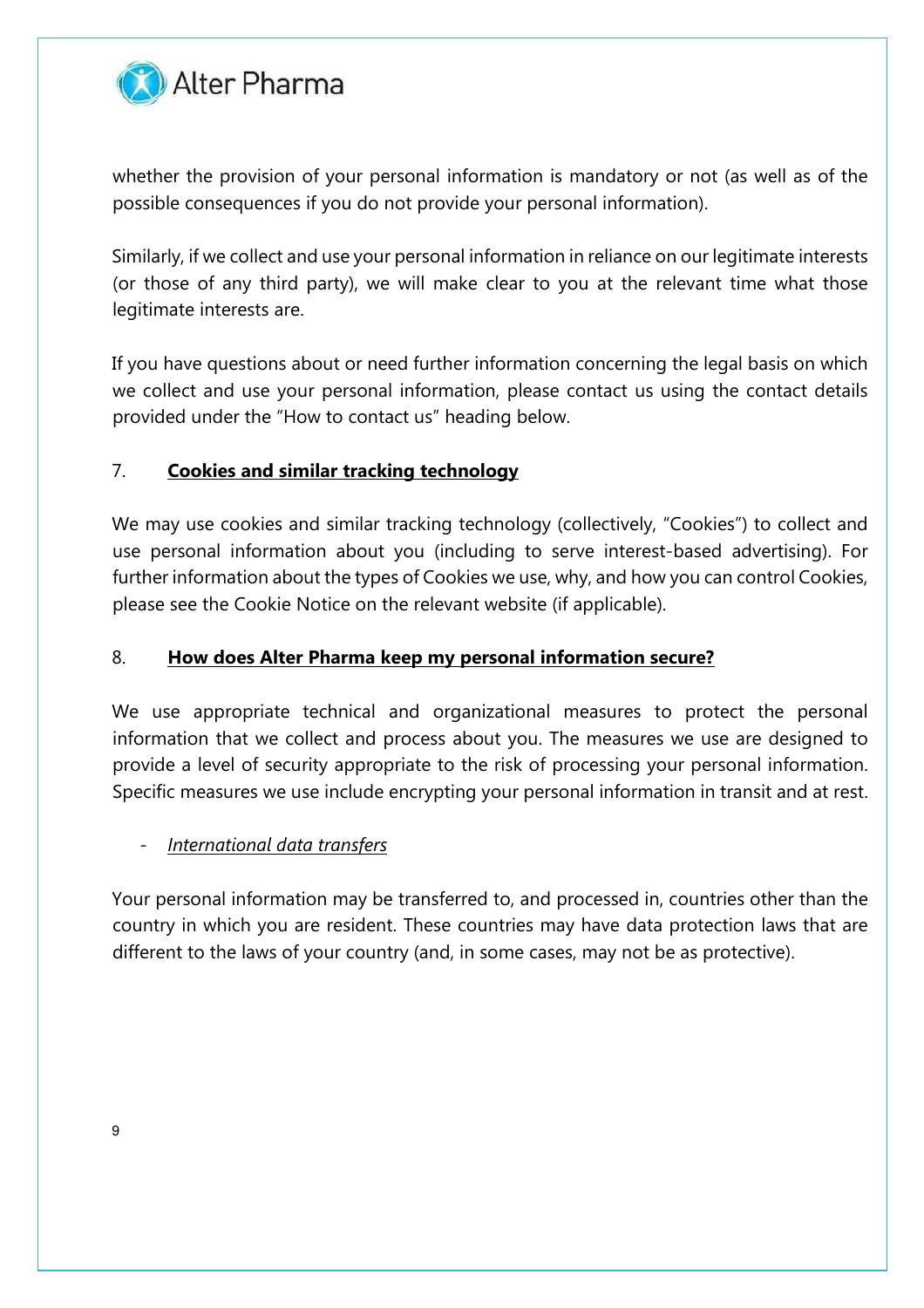

Specifically, our servers are located in Belgium and Ireland, and our group companies and third-party service providers and partners operate around the world. This means that when we collect your personal information we may process it in any of these countries.

However, we have taken appropriate safeguards to require that your personal information will remain protected in accordance with this Privacy Policy. These include complying with the European Commission's standards for transfers of personal information between our group companies, which require all group companies to protect personal information they process from the EEA in accordance with European Union data protection law.

We have implemented similar appropriate safeguards with our third-party service providers and partners and further details can be provided upon request.

- *Data retention* 

We retain personal information we collect from you where we have an ongoing legitimate business need to do so (for example, to provide you with a service you have requested or to comply with applicable legal, tax or accounting requirements).

When we have no ongoing legitimate business need to process your personal information, we will either delete or anonymize it or, if this is not possible (for example, because your personal information has been stored in backup archives), then we will securely store your personal information and isolate it from any further processing until deletion is possible.

# 9. **Your data protection rights**

You have the following data protection rights:

If you wish to **access, correct, update, transfer or request deletion** of your personal information, you can do so at any time by contacting us using the contact details provided under the "How to contact us" heading below. In addition, if you are a resident of the European Union, you can object to processing of your personal